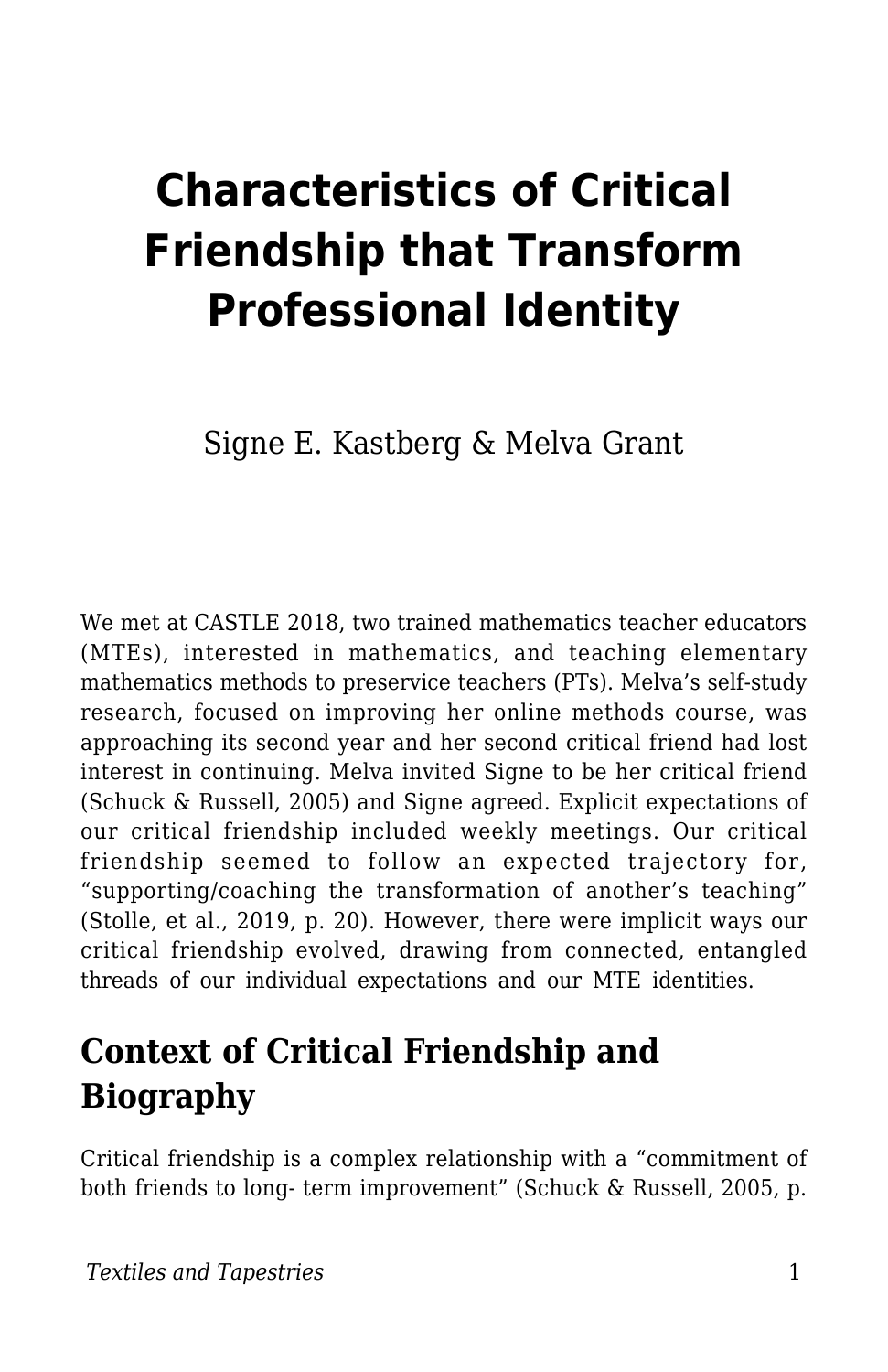119). Like Schuck and Russell (2005), we came to the friendship with different goals, expectations, and concerns, some more transparent than others. We begin with a biographical narrative (Pinnegar & Hamilton, 2009; Tenni, et al., 2003) describing the inception of our critical friendship to establish context.

Melva: When I met Signe at the CASTLE conference, she was friendly, appeared open to working with others, and known to me as a respected and accomplished MTE. As a trained secondary teacher and MTE, experienced in developing and supporting elementary teacher leaders, I was positioned to teach elementary math methods. When I met Signe, she introduced herself as an elementary MTE. I was excited when Signe accepted my request to be critical friends. I believed that I could learn a lot from working with her. When we initiated our critical friendship, I did not claim MTE identity for myself. My goal in working with Signe, was strictly for improving my teaching of elementary mathematics methods. (Retrospective Memo, Nov. 2019)

Signe: When I met Melva, I recognized a wanting that I had felt years ago. I had been an MTE for 15 years, but still I heard the voice of marginalization that resonated in my experience. I accepted Melva's invitation to be her critical friend, seeing a chance to know myself. I had longstanding critical friendships, but had not attended to how I developed a critical friendship. I saw a chance to observe critical friend development, while "helping" someone. Early on, I cautiously tried to understand Melva's views about her practice. Serving as "critical friend" was on my mind. I asked questions to provoke Melva's thinking. Some questions positioned her as an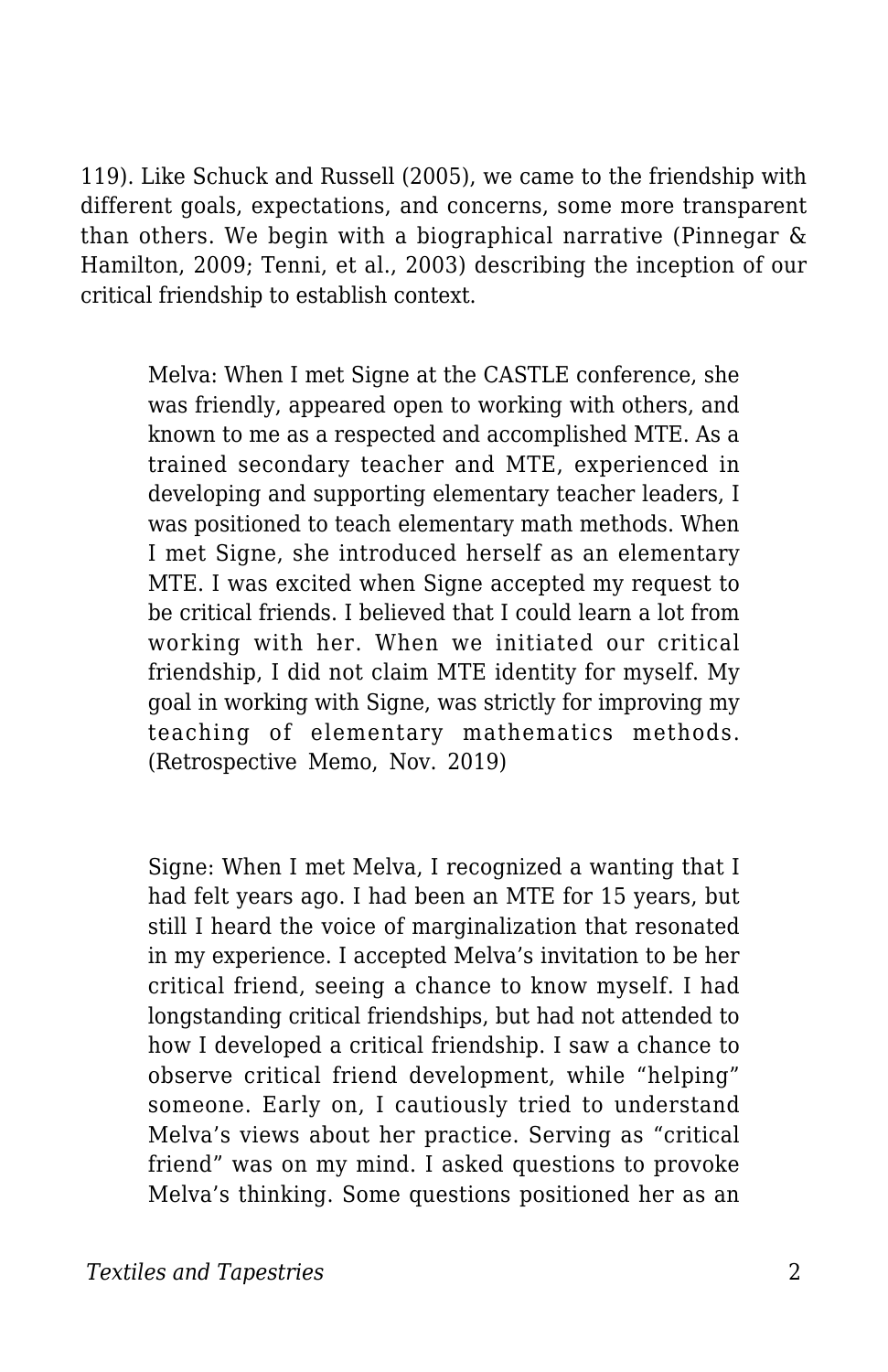MTE learner. I targeted specific facets of her practice, that I believed she was unaware of, which led to my identity shift. (Retrospective Memo, Nov. 2019)

Our critical friendship was grounded in our MTE practices, but our conversations meandered dependent upon one another's current reality. We used "constructivist listening" (Weissglass, 1990) to support one another's critical thinking about our practices. Given our unvoiced rationales for participating as critical friends, our conversations sought opportunities to realize the embodied qualities we each ascribed to the other. Signe initially sought to provide Melva guidance and support while examining their developing critical friendship. Characteristics of our conversations were present from our initial meeting. Our first conversation followed a mathematics education conference working group session. Peer review of self-study reports in mathematics education journals came up.

S: I have learned that reviewers try to put you in that positivistic box…How do we speak to those people?

M: … I don't really try to speak to those people... I just don't think about research in that way. And I'm okay with that. … I'm ok with publishing different aspects of what we learn in different venues using different methodologies because the analysis is still the analysis.

S: That is one of the things that draws me to you. I am very boxy as a person. And I know to be flexible. Consciously I know that. But I think my orientation toward the world is to like…

M: Structure this and let's do this and then maybe we can look at doing that.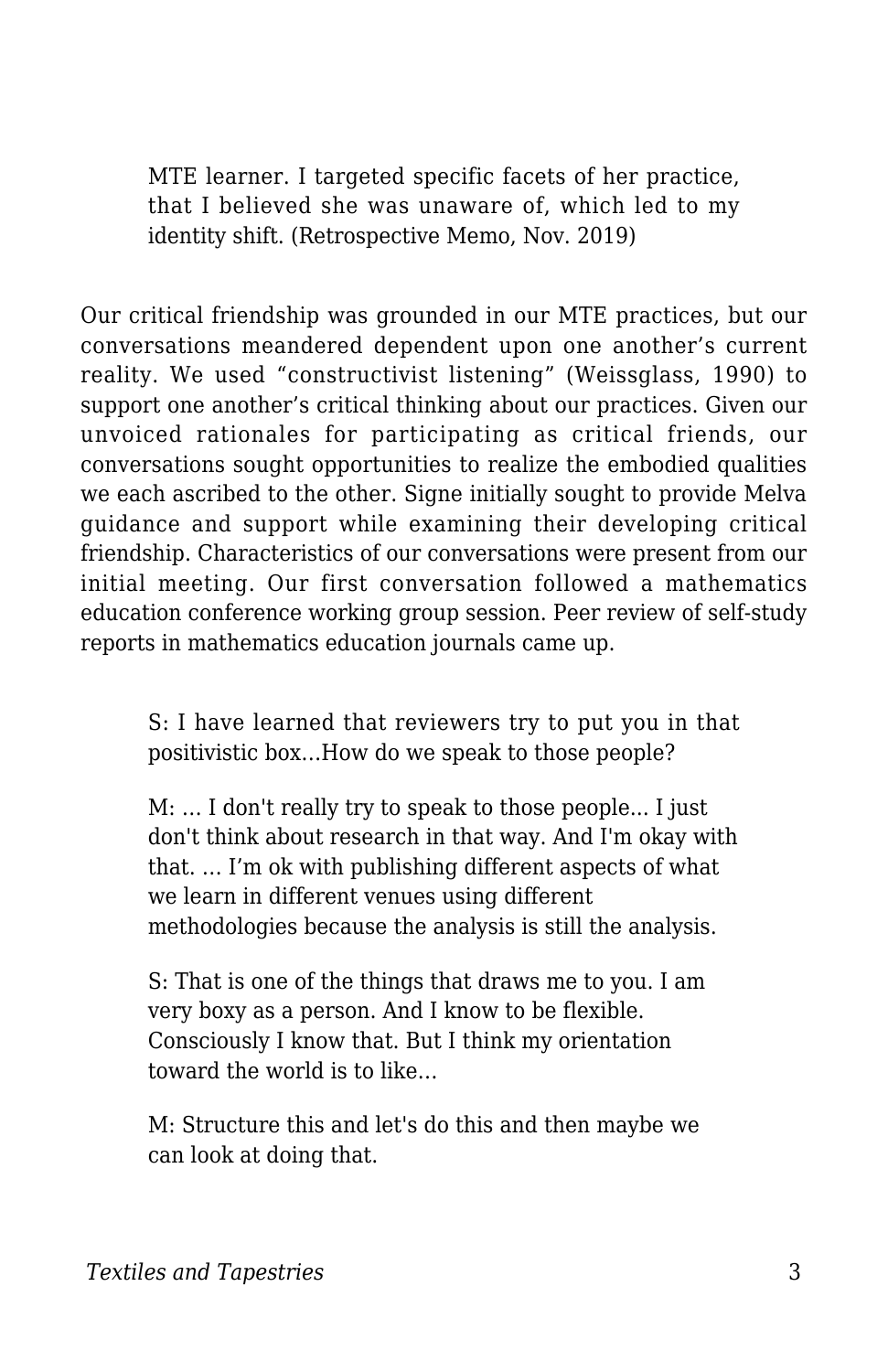S: So I like being with people who are not like that. It makes me feel like I am evolving as a person… (Critical friend conversation, November 17, 2018)

Signe described her desire to evolve, be less "boxy," more flexible and eclectic, as she perceived Melva to be. Melva's reaction to this meeting captured after listening to the recording of the conversation a year later, revealed her perception of Signe as a knowledgeable role model, sure of herself, and her expertise. Melva recalled aspiring to be seen as she felt Signe was. We gravitated toward perceived qualities embodied by the other, listening, and talking in ways that made us aware of what our MTE identities could be. As our relationship became more complex, our identities shifted, and we committed to mutual growth and "long-term improvement" (Schuck & Russell, 2005, p. 119) of our MTE practices. Our critical friendship began with different goals, expectations, and concerns, yet critical friend conversations opened possibilities for our MTE identities, both personas, and practices.

# **Critical Friendship**

Critical friendship is a mode of interactivity (Fletcher et al., 2016; Schuck & Russell, 2005; Stolle, et al., 2019) in self-study research (Vanassche & Kelchtermans, 2015) used to gain perspectives on ideas and practices (LaBoskey, 2007). Our critical friend interactions focused on exploring PT development for teaching mathematics through problem-solving, but our conversations often included other professional and personal topics.

Unbeknownst, to the other, we each held unexplicated goals for professional transformation. Grant and Butler (2018) explored reasons for choosing self-study methodology spanning personal, professional, and programmatic contexts and described Melva's rationale as identity reclaiming. This study illustrates how critical friendship, as a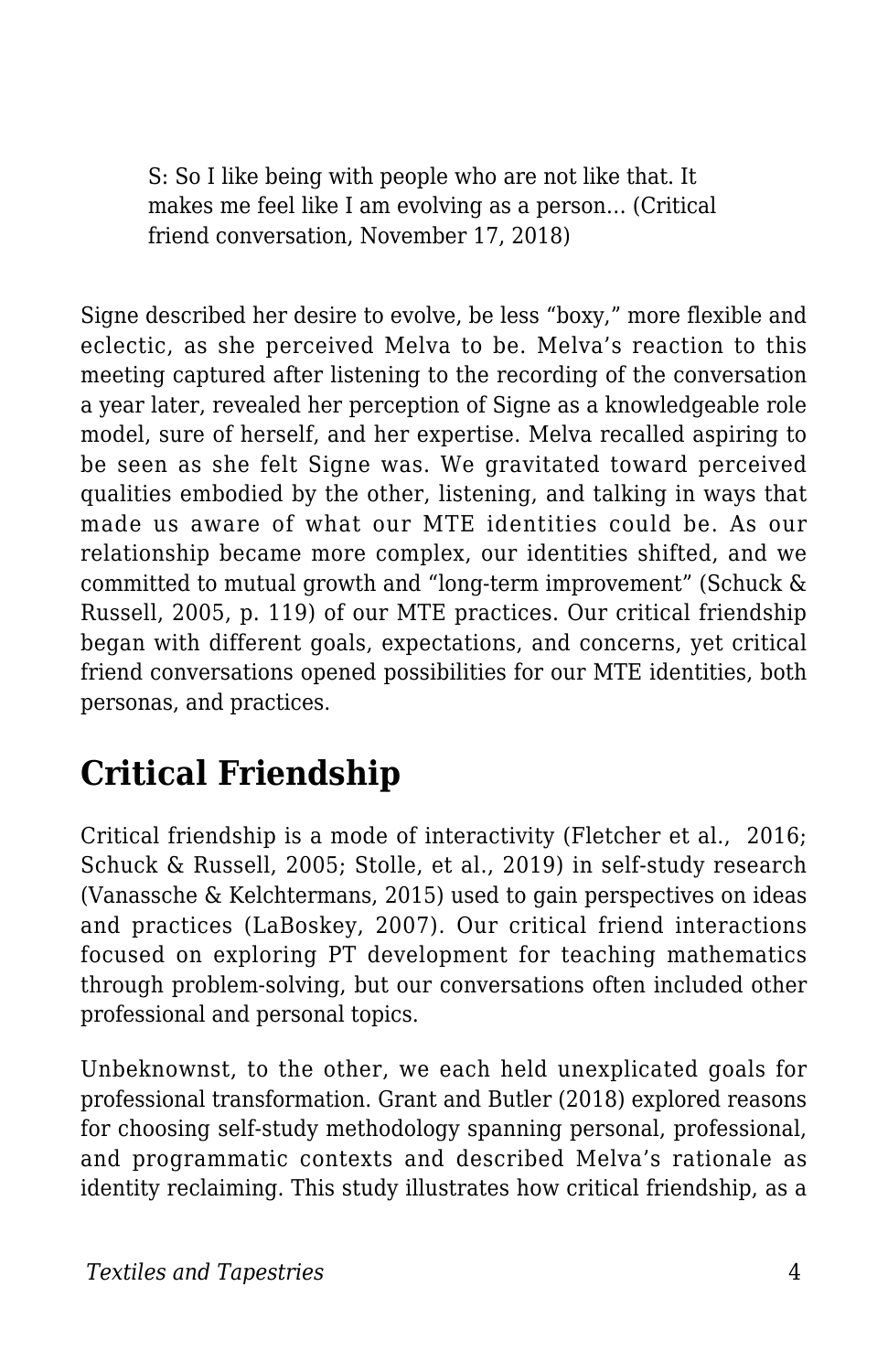component of self-study, can elicit identity transformation when certain characteristics are present.

The context for our inquiry into critical friendship was self-study research undertaken to improve MTE practice. We assert that our critical friendship was transformative for our MTE identities. Recognizing critical friendship as transformative exemplifies a key benefit of self-study research as highlighting "the learning effects of working with others" (Berry & Russell, 2014). This report contributes new characteristics of critical friendship that were transformative during critical friend development gleaned from recordings of regular critical friend conversations and retrospective accounts (i.e., memory recall) triggered by listening to past critical friend conversations.

# **MTE Identity and Transformation**

Reports of MTE development highlight the construct of identity and its formation through "identification (investment of the self in relations of association and differentiation) and negotiability (control over the meanings that matter within a social configuration)" (Potari et al., 2010, p. 475), two processes that bring "issues of power to the fore" (ibid). Tzur's (2001) reflective account of becoming an MTE identified MTE identity as consisting of a learner of mathematics, mathematics teacher, teacher educator, and mentor of teacher educators. Signe's role as Melva's critical friend resulted in shifts in her identification as an MTE and negotiation of meanings of being an MTE within the critical friend relationship. Newberry's (2014) exploration of nontraditional teacher education pathways resonated with us as we felt that neither of us had taken the traditional path to becoming an MTE. Although we had both been mathematics teachers, neither of us had taught elementary mathematics nor spent substantive time in K-12 education. Even so, our universities positioned us to teach elementary PTs, which caused MTE identity dissonance for us both. Such dissonance is included in self-study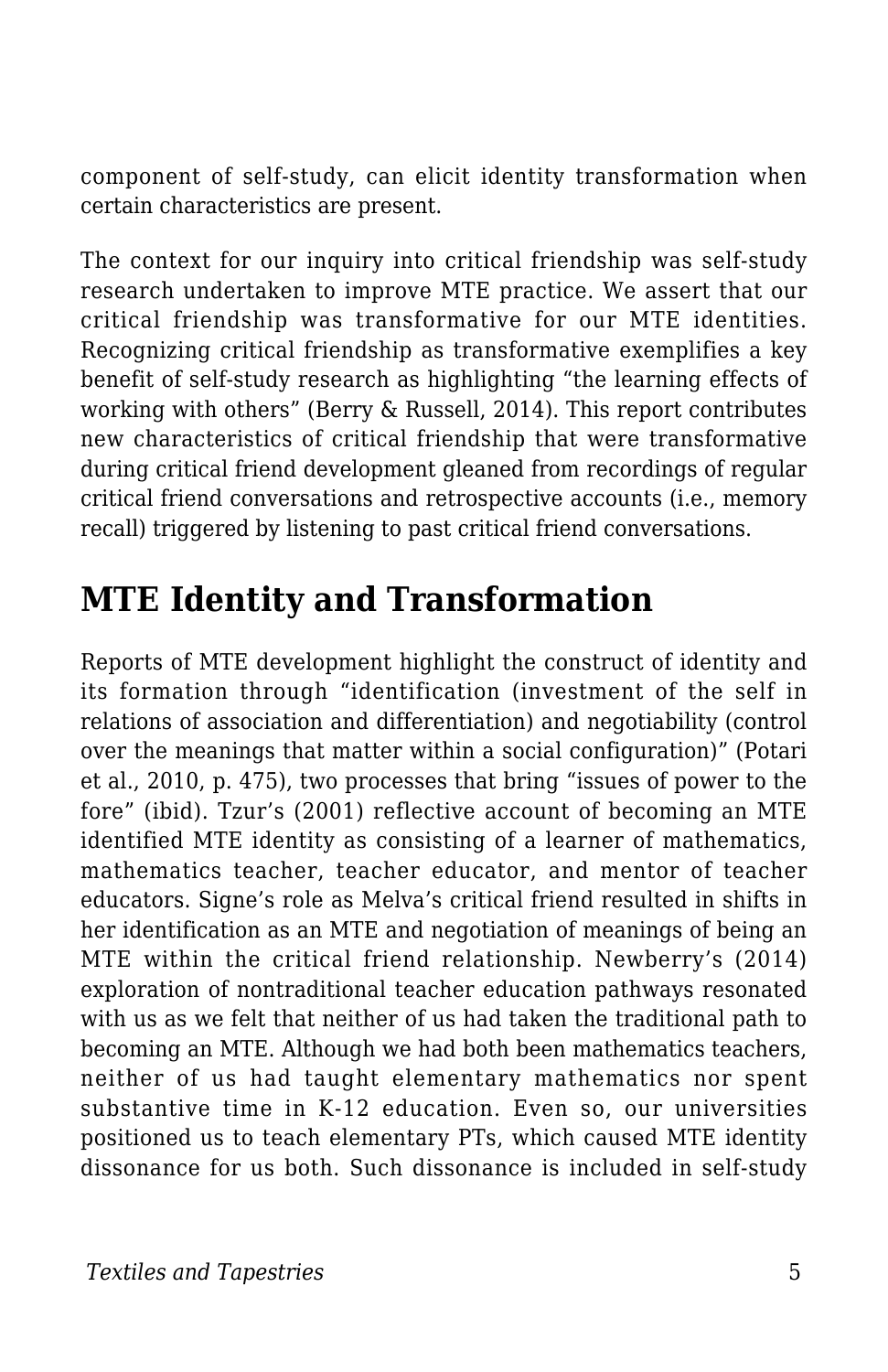reports that describe MTE "tensions, challenges, contradictions, and disruptions" as well as "transformations" (Schuck & Brandenburg, 2019, p. 8). In this report, we describe examples of such catalyzing experiences that occurred during our self-study research. We assert that such experiences in the context of critical friendship were instrumental in provoking our consciousness of "issues of power" (Potari et al, 2010, p. 475) in our identifications and negotiations as MTEs in relation to each other and transformation.

#### *Aim*

Our overarching self-study research focused on improving Melva's MTE practice, but the central purpose of our critical friendship was learning; each of us establishing our learning trajectories that sometimes aligned. Our aim in this report is to share the characteristics of our transformative critical friendship in relation to MTE identity. We present shifts in Signe's MTE identity that unexpectedly influenced her stance within our critical friendship. We explored our evolving interactivity and share characteristics of our critical friendship that contributed to Signe's transformation. This research is guided by the question: What characteristics of critical friendship are identity transforming?

### *Methods*

The primary data for the study were audio recordings of our regular critical friend meetings (November, 2018 through December, 2019). Recognition of the transformative nature of our critical friendship focused our attention on internal dialogues of "what I was thinking/doing/being at the time" (Ham & Kane, 2007, p. 114) as we listened to past critical friend conversations. We constructed memos to reflect those internal dialogues. Analysis of recordings and memos occurred through analytical dialogues (Guilfoyle et al., 2007) that involved "interchange of thought or talk" (Placier et al., 2005, p. 57) with the intent of building knowledge through inquiry and critique by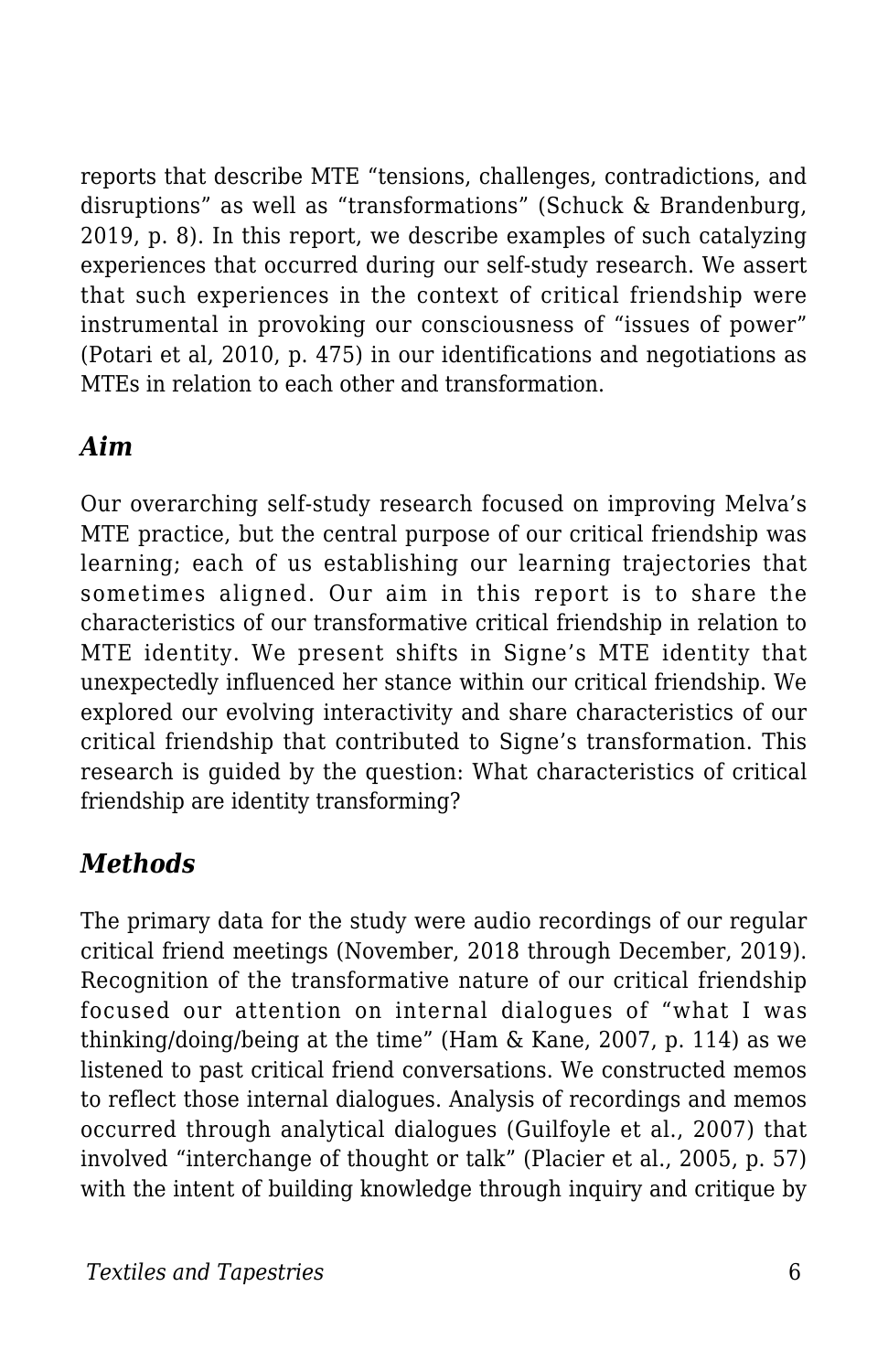exploring meanings of convergent views and identifying and unpacking divergent views.

Dialogues for this study first focused on identifying characteristics of our critical friendship and then on identifying evidence of shifts in our MTE identities. Shifts were identified by again listening to our conversations, constructing descriptive retrospective memos that revealed internal dialogs, and clarifying instances of catalyzing experiences that evidenced changes in relation to Signe's practice. We discussed these experiences creating a researcher view of our MTE selves (Ham & Kane, 2007). These experiences evidenced the transformation of Signe's MTE identity and her positioning of Melva. Trust between us allowed us to engage in sharing these highly personal memos (i.e., reflection and retrospective accounts).

Trustworthiness was established by triangulating across recorded critical friend conversations and memos.

## **Outcomes**

Our biographical narratives and transcribed critical friend conversations provided glimpses into our MTE identities. Similarities included feelings of exclusion in the MTE community when others positioned us as elementary MTEs. Our openness to hear from and our sincere desire to understand each other was another similarity. These similarities connected unspoken visions for transforming aspects of MTE identities we each believed the other could contribute to. We identify two critical friend characteristics that contributed to shifts in MTE identity: a) significant otherness; and b) conversation residue. Each characteristic is identified, described, and then exemplified in a narrative that describes the transformation of Signe's MTE identity.

The first transformative characteristic, *significant otherness,* was interpreted from our analysis and informed by Newberry's (2014)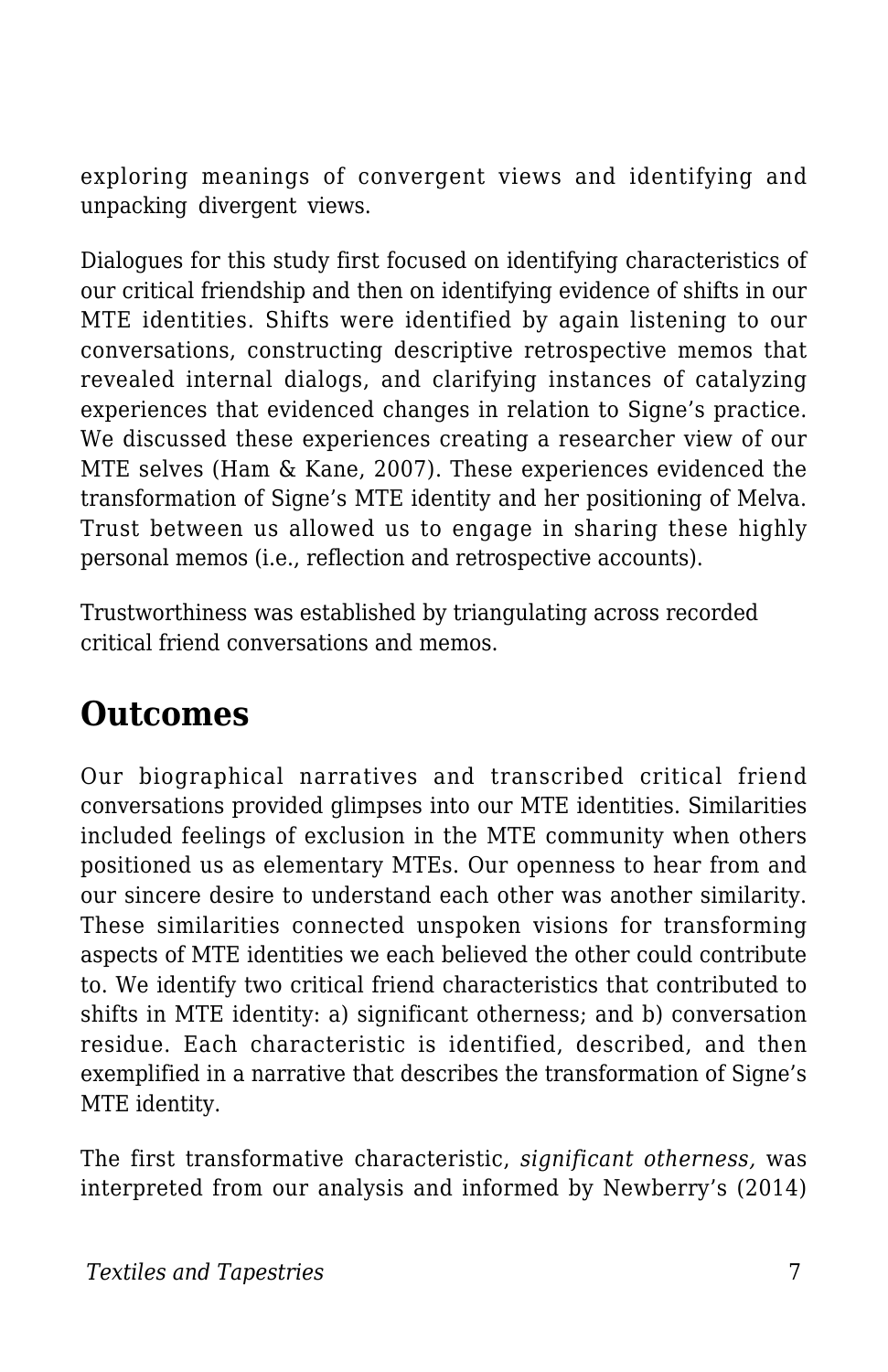relationship influences in the context of teacher educator development. Significant otherness occurs by positioning a critical friend because her expectations or perspectives influence the positioner. In the context of this study about MTE identity transformation, that means that the positioner seeks to be influenced by the positioned in relation to her professional thinking, teaching, or taking other actions. Professional identity transformation occurs when the positioner makes an explicit professional change that is influenced by the positioned.

The second transformative characteristic, *conversation residue*, was interpreted from our analysis as taking up an idea from a critical friend conversation for the purpose of addressing a professional dilemma. For this study, the professional dilemma is an MTE pedagogical instructional dilemma that was not related to our selfstudy research. In our critical friend conversations, neither of us explicitly segregated ideas as mine or hers, we both contributed fully and freely and used what met our needs. Our critical friend conversations were organic and flowed naturally, and we each independently took up conversation residue to address practical dilemmas, challenges within our institutional spaces, and other professional realities without constraint or judgment. We assert that significant otherness and conversation residue are characteristics of critical friendship that catalyzed MTE identity transformation. We look specifically at Signe's transformation to show these characteristics in situ to further elucidate their meaning.

# **Signe's MTE identity Shift**

Regular conversations allowed us to establish rapport (Schuck & Russell, 2005). A mutual love of mathematics, familiarity with challenges of teaching elementary mathematics methods, and finding similarities in our personal lives brought us closer. Critical friend conversations mostly focused on the self-study research but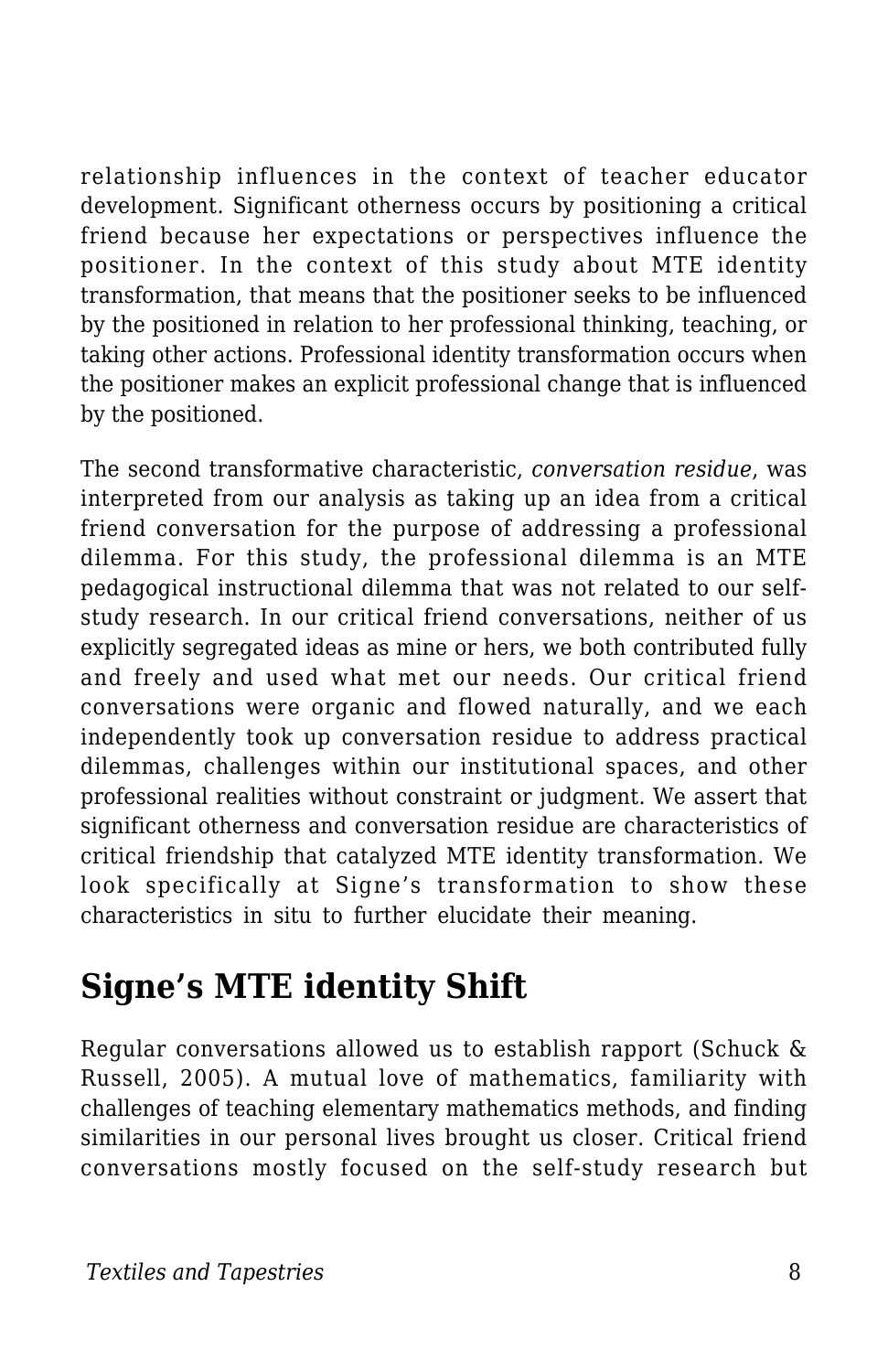meandered and segued into related tangents such as, recently published articles, PTs and their beliefs about mathematics teaching and learning, and issues from our courses outside the self-study research. Signe initially positioned herself as a mentor to guide Melva's MTE development. However, in time Signe's perspectives about our critical friendship changed in ways that encouraged her to be more reflective of her MTE practice in light of our developing critical friend conversations. We present a narrative of Signe's transformation that describes how the two new characteristics of critical friendship manifested as catalyzing experiences in her MTE identity shifts. These critical friend characteristics may be present when critical friendships are initiated, but in Signe's case, the characteristics manifested over time.

Melva's invitation to Signe to join her self-study research as a critical friend positioned Signe as an expert mentor for elementary MTE. Melva did not share her contemporary mentorship perspective that mitigates the power imbalance. Signe positioning herself as Melva's expert mentor, positioning Melva as a novice. Signe expected to support Melva's MTE development through interactivity, rather than developing her own MTE practice. Initially, Signe did not position Melva with significant otherness (i.e., transformative characteristic) in relation to her own MTE practice; Signe did not look for or anticipate that the critical friendship would provide ideas for her MTE practical dilemmas. Neither Melva nor Signe recognized the implications that this positioning had on their critical friend development, especially in relation to Signe's MTE identity transformation.

During regular critical friend conversations, Signe worked diligently to meet her perceptions of Melva's expectations – Signe as MTE expert, mentor, and MTE developer. Signe's stance hindered her own MTE learning. Her internal voice was fraught with doubt about Melva's MTE pedagogy that drowned out Signe's belief in Melva as a legitimate MTE (Elbow, 1986). During critical friend conversations, Signe's doubt went unvoiced, instead, she asked Melva questions.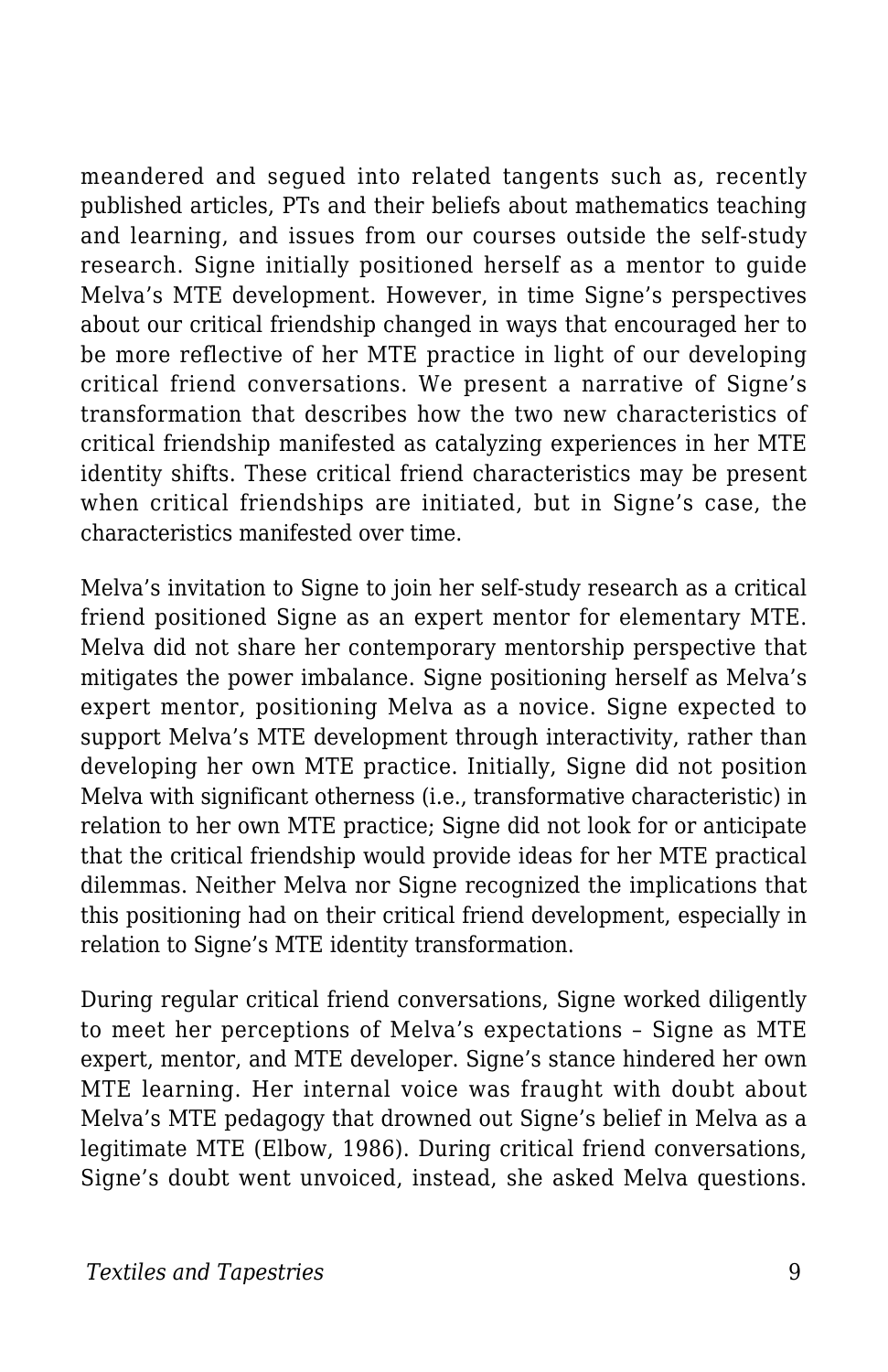Melva responded from her stance as a reflective and competent MTE. Signe's internal interpretations of Melva's self-study research approaches went unexpressed in critical friend conversations. Signe withheld her lack of understanding of Melva's instructional goals and activities. Signe did not voice her early view that her MTE beliefs and practices conflicted with Melva's. Signe's retrospective memo represents the first moment she decided to give voice to her doubts:

Signe: I was devoted to understanding Melva's experience as an MTE and *nurturing* her view of self as an MTE. To this end, I asked Melva questions about her practice. For example, early in our critical friend relationship, I asked Melva how PTs' could make sense of the provided student solutions for the Harry the Dog problem. Melva's response made me realize that I really didn't understand the problem. Melva asserted that PTs should know about the solutions to a problem before posing it to learners. I pushed back, speaking up at last, because I disagreed with Melva. Knowing solutions to a problem is not something that I believe teachers must poses. This was something I felt strongly about. Melva has consistently asked for my insights, but this was the first time I spoke from my MTE identity. (Retrospective Memo, February 21, 2019)

This retrospective memo marked a turning point for our critical friend development. Signe gave voice to her internal dialogue about how our practices diverged. However, Signe continued to withhold her lack of understanding of the central self-study research task entitled, Harry the Dog. Signe decided to take up the Harry task within her practice to gain greater insight into the task and Melva's practice. The February critical friend conversation left conversation residue (i.e., transformative characteristic) that continued to evolve in Signe's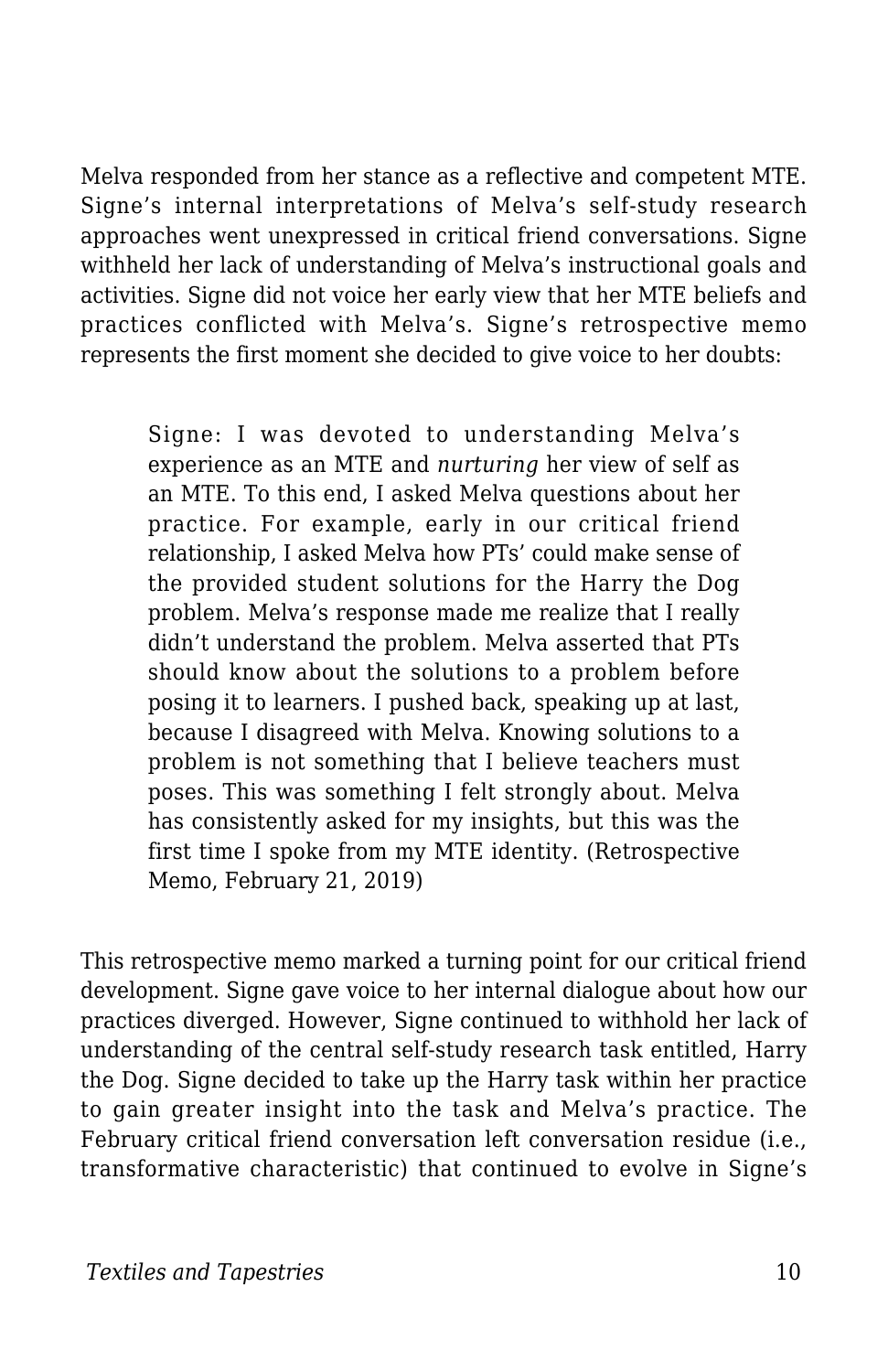internal dialogue about her practice – a small disruption or catalyzing experience (Schuck & Brandenburg, 2019). Signe initially used the Harry task to support PT task exploration and selection; an instructional goal not aligned with Melva's approach. Signe's desire to know Melva as an MTE grew but Signe maintained her initial positioning of Melva. The catalyzing experience marked the beginning of Signe's MTE identity shift.

By March, Signe decided to again use the Harry task, differently – she posed the Harry task as part of a "model lesson" to "introduce the idea of problem-solving, assumptions, and the use of a model to explain mathematical thinking" (Signe's class notes, March 4, 2019). Signe reasoned that she could learn about the task and Melva's pedagogy if she observed PTs doing and discussing the Harry task; this instructional goal was more aligned with Melva's approach, but their purposes still differed. Signe's shift continued along this trajectory of experimenting with the Harry task, wondering about uses for the task in her practice, and gaining insight into Melva as an MTE. Signe experienced tension in her positioning of Melva as an MTE novice, another catalyzing experience. In October, Signe explored the Harry task a third time, using a learning goal aligned with Melva's approach and purpose. Signe's MTE identity shift was more pronounced and was being influenced by the critical friend interactivity and conversation residue; Signe repositioned Melva with significant otherness, which influenced her use of the Harry task (see Table 1). Table 1 uses a continuum of critical friend characteristics modeled after Stolle and colleagues (2019) to represent our interpretation of our two new transformative critical friend characteristics, significant otherness, and conversation residue. The table represents our interpretation of the impact of these characteristics on MTE identity transformation.

#### **Table 1**

*Timeline of Signe's MTE identity transformation*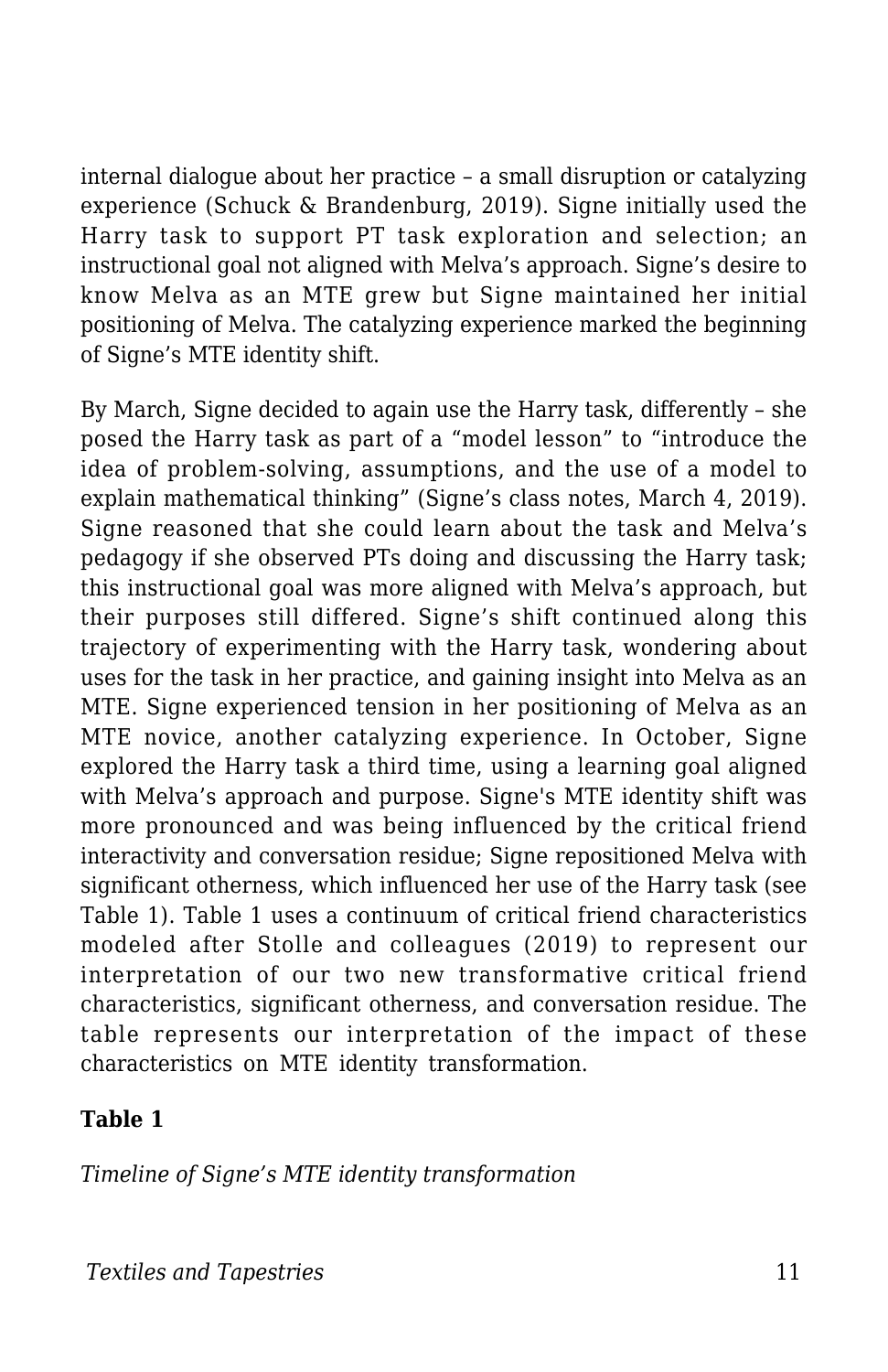|             | Critical friend characteristics and impact on MTE Identity shifts      |   |   |   |   |   |  |                       |
|-------------|------------------------------------------------------------------------|---|---|---|---|---|--|-----------------------|
|             | Inspired by Stolle, et al. (2019) critical friend definition continuum |   |   |   |   |   |  |                       |
| Time Line   | Significant Other <sup>2</sup>                                         |   |   |   |   |   |  | non-significant Other |
|             | Residue <sup>1</sup>                                                   |   |   |   |   |   |  | No-Residue            |
| October.    | <b>Significant Other</b>                                               |   |   |   |   | X |  | non-significant Other |
| 2018-       | Residue                                                                |   |   |   |   |   |  | x No-Residue          |
| Feburary,   |                                                                        |   |   |   |   |   |  |                       |
| 2019        |                                                                        |   |   |   |   |   |  |                       |
| February,   | Significant Other                                                      |   |   |   |   | x |  | non-significant Other |
| 2019        | Residue                                                                |   |   |   |   | x |  | No-Residue            |
| March.      | Significant Other                                                      |   |   |   |   | X |  | non-significant Other |
| 2019        | Residue                                                                |   |   |   | X |   |  | No-Residue            |
| April, 2019 | Significant Other                                                      |   |   |   | X |   |  | non-significant Other |
|             | Residue                                                                |   |   | X |   |   |  | No-Residue            |
| April 25.   | Significant Other                                                      |   | X |   |   |   |  | non-significant Other |
| 2019        | Residue                                                                |   | x |   |   |   |  | No-Residue            |
| October,    | Significant Other x                                                    |   |   |   |   |   |  | non-significant Other |
| 2019        | Residue                                                                | x |   |   |   |   |  | No-Residue            |

<sup>1</sup>Conversation residue; <sup>2</sup>Significant otherness

The conversation residue and Signe's positioning of Melva with respect to significant otherness (see Table 1) elicited Signe's return to the Harry task in October, 2019 with a focus on using Melva's approach to the task. Signe's goal was "exploring the end of the lesson where the teacher uses the student work to have a discussion about the primary objective of the lesson." (Class notes, April 1, 2019). This goal was aligned with Melva's self-study research goal.

Signe's taking up of the Harry task again shows further movement in her MTE identity shift. Signe acted on conversation residue and positioned Melva with MTE significant otherness. The act of adopting Melva's task and learning goal suggests that Melva's work became a legitimate source of inspiration for Signe's MTE practice, the voices of doubt had been silenced. Signe has continued to tinker with the Harry task within her practice. Through the uses of the task in spring (March 1 & April 1) and fall (October 29) 2019, Signe's actions supported her understanding of the task, her practice, and Melva's self-study research. As critical friends, we have examined our transformative critical friend development, identified new characteristics of such friendship: significant otherness and conversation residue, and linked these characteristics to shifts in MTE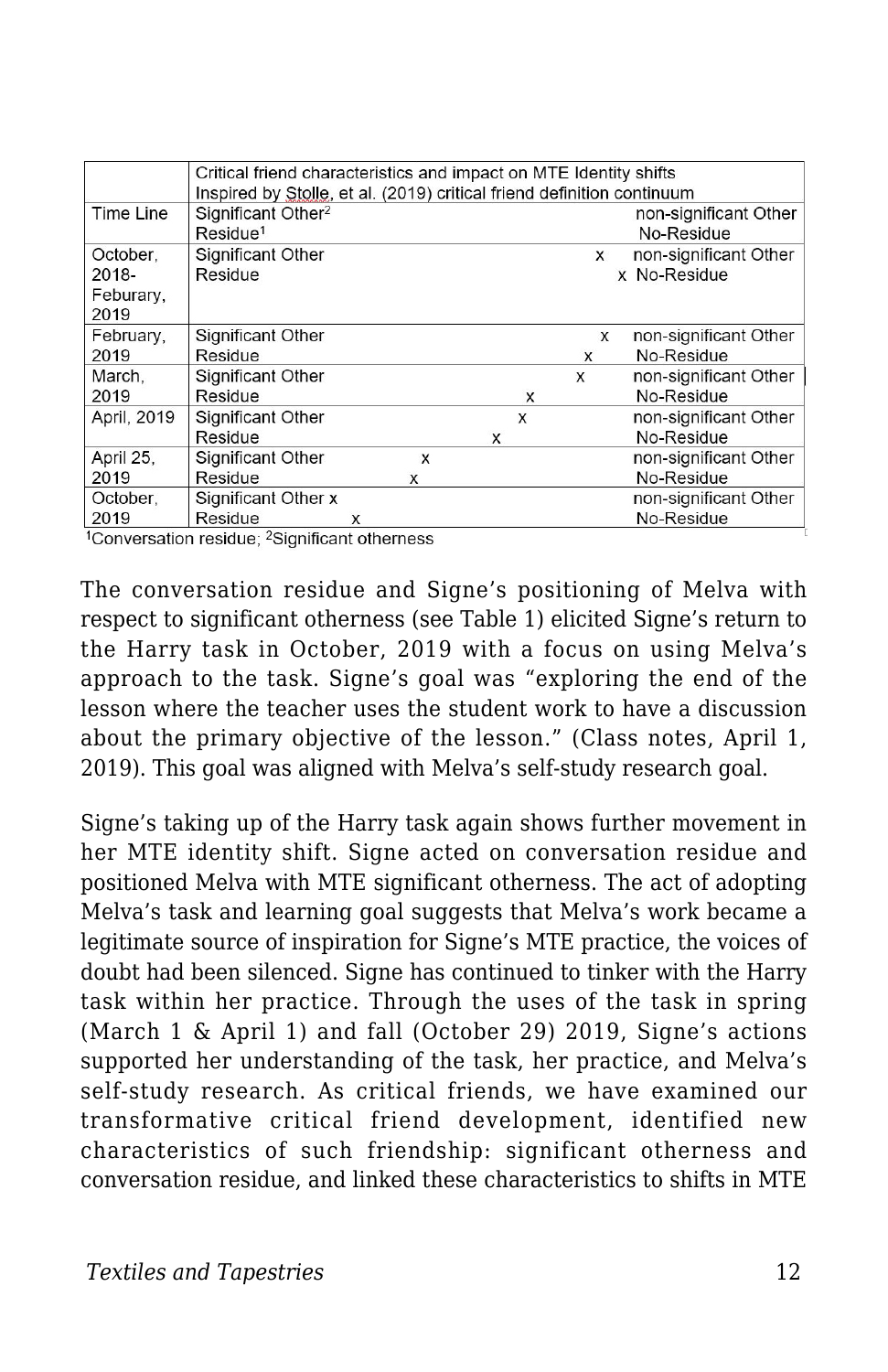identity.

# **Conclusions**

Melva and Signe entered into a critical friendship for different reasons and with different expectations. Melva's initial positioning of Signe with MTE significant otherness from a practical perspective inspired Melva to reflexively consider practical changes from the beginning of their critical friendship. On the other hand, Signe's initial positioning of Melva as an MTE without significant otherness from a practical perspective hindered Signe's perspective of their interactivity as an opportunity for practical reflexivity. After about 6 months of developing a caring relationship with a sense of safety, Signe opened up. The impetus for Signe's MTE identity shift was critical friend conversation residue, which gave way to repositioning Melva with significant otherness as an MTE. Signe's initial move was to implement the Harry task in her practice using different approaches than Melva. As trust grew, Signe shared her internal dialogues, which strengthened the critical friendship. Critical friend conversations contained conversation residue as Signe repositioned Melva with significant otherness. Signe's internal dialogue was transformed, focusing on Melva's pedagogical decisions as an inspiring practice.

Signe's practical experimentation with the Harry task was catalyzed by conversational residue in the early months and clarified her understanding of Melva's self-study research and MTE practice. The culmination of significant otherness and conversation residue supported Signe's deeper understanding of the self-study research, usage of the Harry task in her practice, and greater insight into Melva's MTE identity. Signe's repositioning of Melva with significant otherness and taking up of conversation residue, transformed our critical friend relationship. After Signe's MTE identity shift was initiated through a catalyzing moment, it progressed steadily. Signe's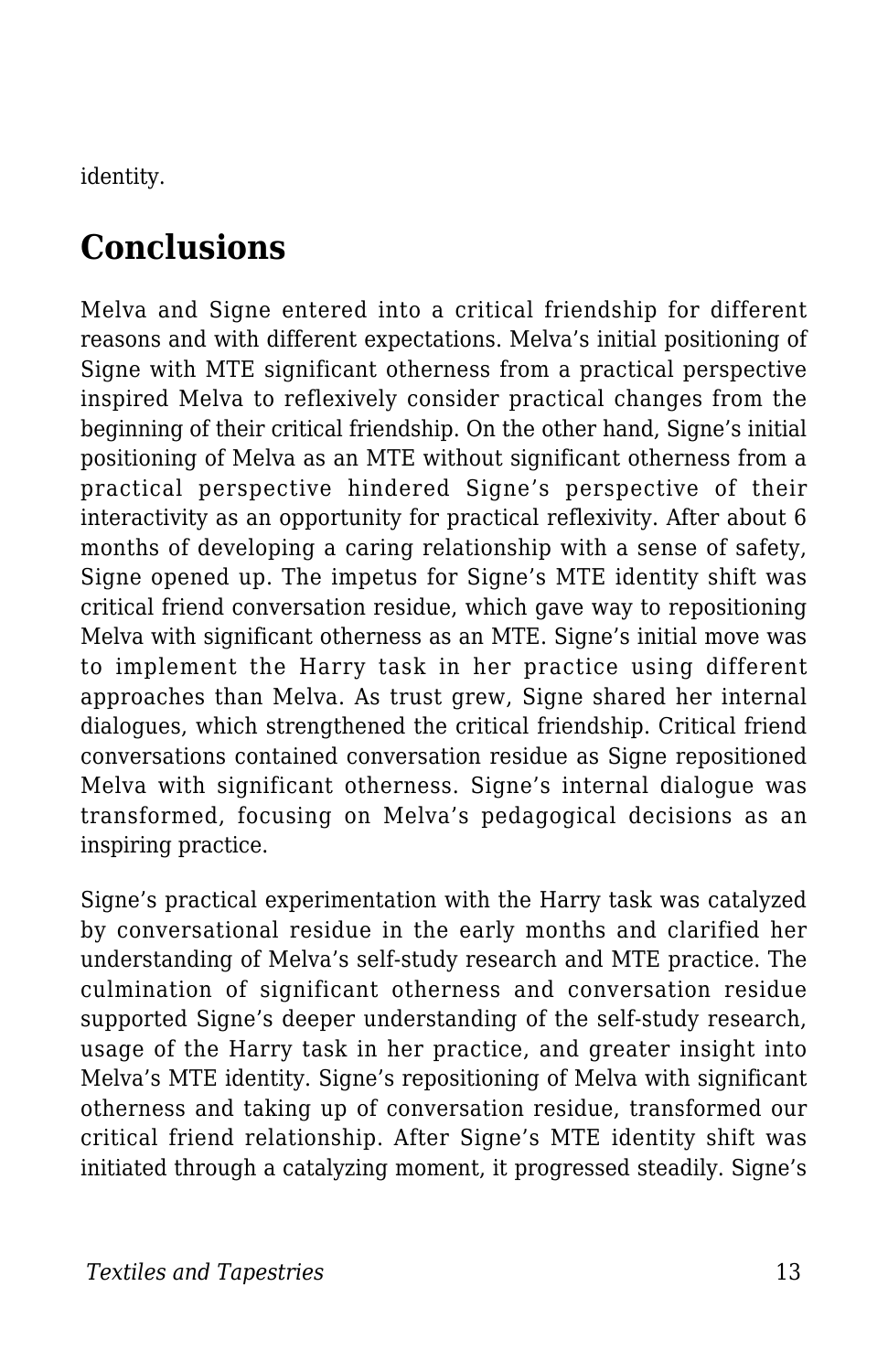MTE identity transformation benefitted Signe's practical learning of pedagogy in relation to supporting PTs' development.

As a mode of interactivity (Fletcher et al., 2016; Schuck & Russell, 2005; Stolle, et al., 2019), critical friendship can be used to gain perspectives on ideas and practices, yet such perspectives can also be constrained by positionings of critical friends. Stolle et al. (2019) described the importance of discussing and revisiting the evolving roles of critical friends in self-study research. Shuck and Russell (2005) suggested that such discussions can be challenging. Continual opportunities to "test the relationship as it proceeds" (p. 120) are difficult, and as critical friends search for "clues about the level of critical commentary with which each feels comfortable" (p. 120); relationships are influenced by many factors including contextual, social, and power dynamics. Characteristics of critical friendship have included insider and outsider, expert and non-expert, and trustworthiness (e.g. Stolle et al., 2019). In this report, we contribute two new characteristics to this list (significant otherness and conversation residue) and describe how these characteristics emerge in the context of a developing critical friendship. We further illustrate how collaborative and productive critical friendships (Fletcher et al., 2016) with these characteristics contribute to professional identity transformation.

We join with other researchers in an ongoing discussion of critical friendship as a mechanism for understanding and improving pedagogy and developing identity. In identity development identification in the context of the critical friendship involves the negotiation of "issues of power" (Potari et al., 2010, p. 475) and the creation of a sense of belonging within the relationship. Critical friends looking for opportunities to build identification must test the relationship (Shuck & Russell, 2005) by attending to significant otherness and giving voice to perceived positionings and power imbalances that constrain pedagogical and conceptual growth. Attending to conversation residue in a developing critical friendship by returning to past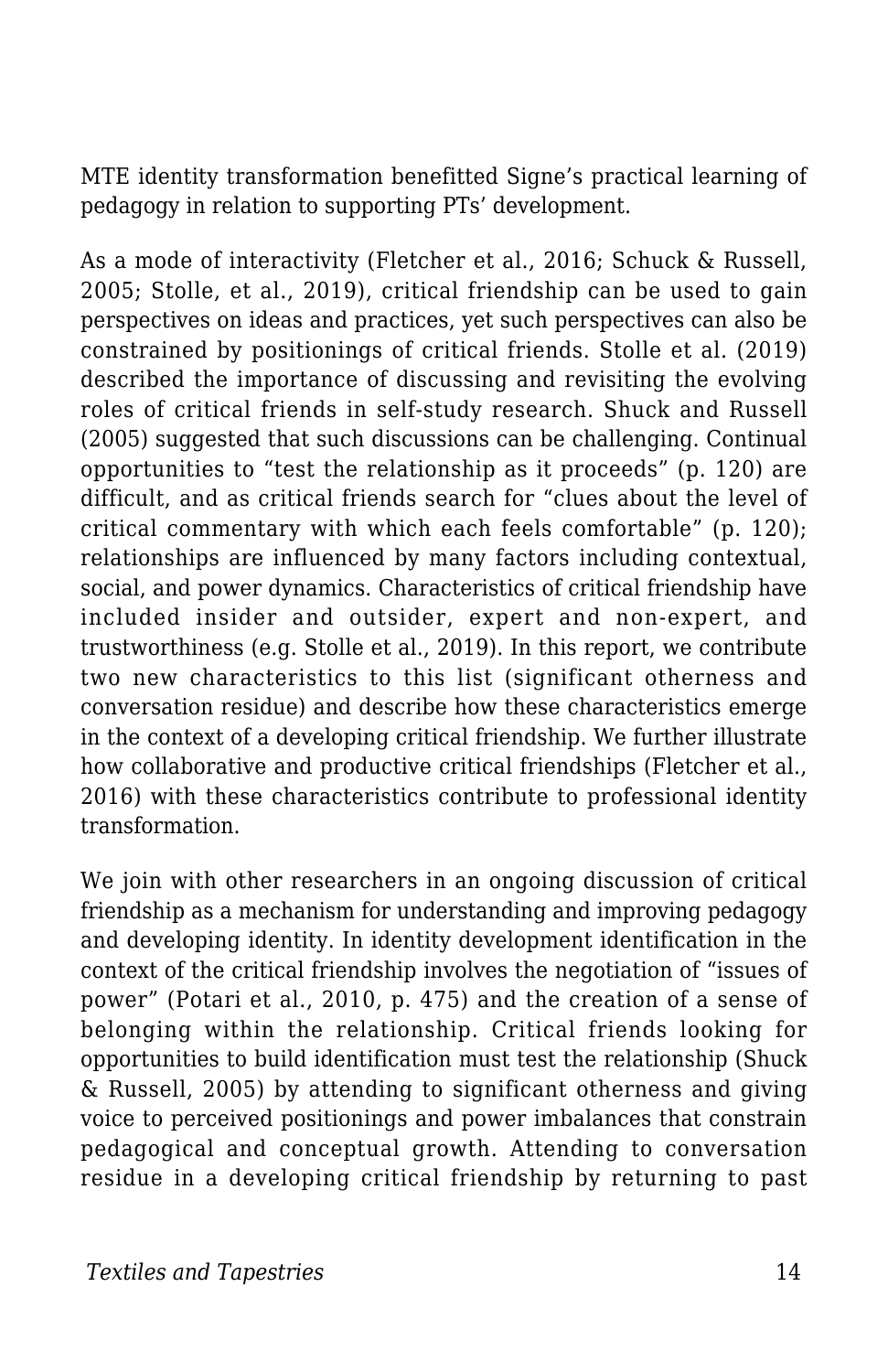conversations may reveal catalytic events that initiate critical friend transformations. Considering the ways that critical friends position one another within self-study research may be a significant step in recognizing power imbalances that impede learning. Signe's transformational shift required repositioning Melva as an MTE peer, a power balancing move that promoted Signe's learning. Our ongoing exploration of critical friend characteristics with the power to transform involves exploring whether and how significant otherness and conversation residue manifest in critical friendships outside our own experience.

# **References**

Berry, M., & Russell, T. (2014). Critical friends, collaborators and community in self-study, *Studying Teacher Education, 10*(3), 195-196. https://doi.org/10.1080/17425964.2014.958283

Elbow, P. (1986). *Embracing contraries.* Oxford University Press.

Fletcher, T., Ní Chróinín, D., & O'Sullivan, M. (2016). A layered approach to critical friendship as a means to support pedagogical innovation in pre-service teacher education. Studying Teacher Education, *12*(3), 302-319. [https://edtechbooks.org/-vEs](https://doi.org/10.1080/17425964.2016.1228049)

Grant, M.R. & Butler, B.M. (2018). Why self-study? An exploration of personal, professional, and programmatic influences in the use of selfstudy research. *Studying Teacher Education, 14*(3), 320-330. https://doi.org/10.1080/17425964.2018.1541289.

Guilfoyle, K., Hamilton, M., Pinnegar, S., & Placier, P. (2007). The epistemological dimensions and dynamics of professional dialogue in self-study. In J. Loughran et al. (Eds). *International handbook of selfstudy of teaching and teacher education practices* (pp. 1109-1167). Springer.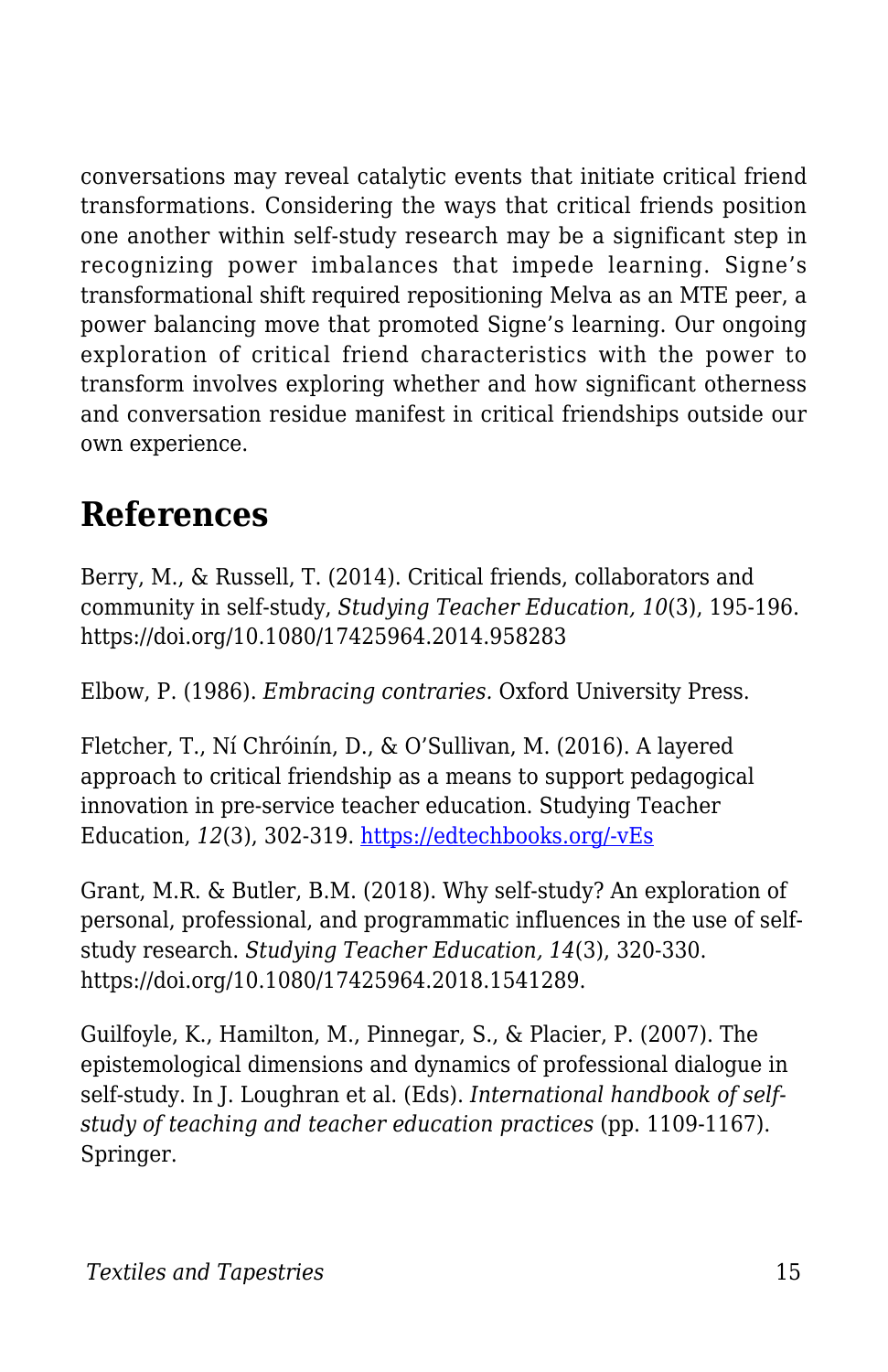LaBoskey, V. K. (2007). The methodology of self-study and its theoretical underpinnings. In J. Loughran, M. L. Hamilton, V. K. LaBoskey, & T. Russell (Eds.), *International handbook of self-study of teaching and teacher education practices* (pp. 817-869). Springer.

Newberry, M. (2014). Teacher educator identity development from the nontraditional teacher educator. *Studying Teacher Education, 10(*2[\), 163-178. https://edtechbooks.org/-VNrm](https://doi.org/10.1080/17425964.2014.903834)

Potari, D., Sakonidis, H., Chatzigoula, R., & Manaridis, A. (2010). Teachers' and researchers' collaboration in analyzing mathematics teacher: A context for professional reflection and development. *Journal of Mathematics Teacher Education, 13*(6), p. 473-485. https://doi.org/0.1007/s10857-010-9161-9

Pinnegar, S., & Hamilton, M. L. (2009). *Self-study of practice as a genre of qualitative research: Theory, methodology, and practice*. Springer.

Placier, P., Pinnegar, S., Hamilton, M. L., & Guilfoyle, K. (2005). Exploring the concept of dialogue in the self-study of teaching practices. In C. Kosnik, C. Beck, A. Freese, & A. Samaras (Eds.) *Making a difference in teacher education through self-study* (pp. 51-64). Springer.

Schuck, S., & Russell, T. (2005). Self-Study, critical friendship, and the complexities of teacher education. *Studying Teacher Education, 1*(2), 107-121. https://doi.org/10.1080/17425960500288291

Schuck, S., & Brandenburg, R. (2019). Self-study in mathematics teacher education. In J. Kitchen, A. Berry, S. Bullock, A. Crowe, A. Taylor, H. Guðjónsdóttir, & L. Thomas (Eds.). *2*nd *International handbook of self-study of teaching and teacher education*. Springer. https://doi.org/10.1007/978-981-13-1710-1\_29-1

Smith, M., & Stein, M. (2011). 5 Practices for orchestrating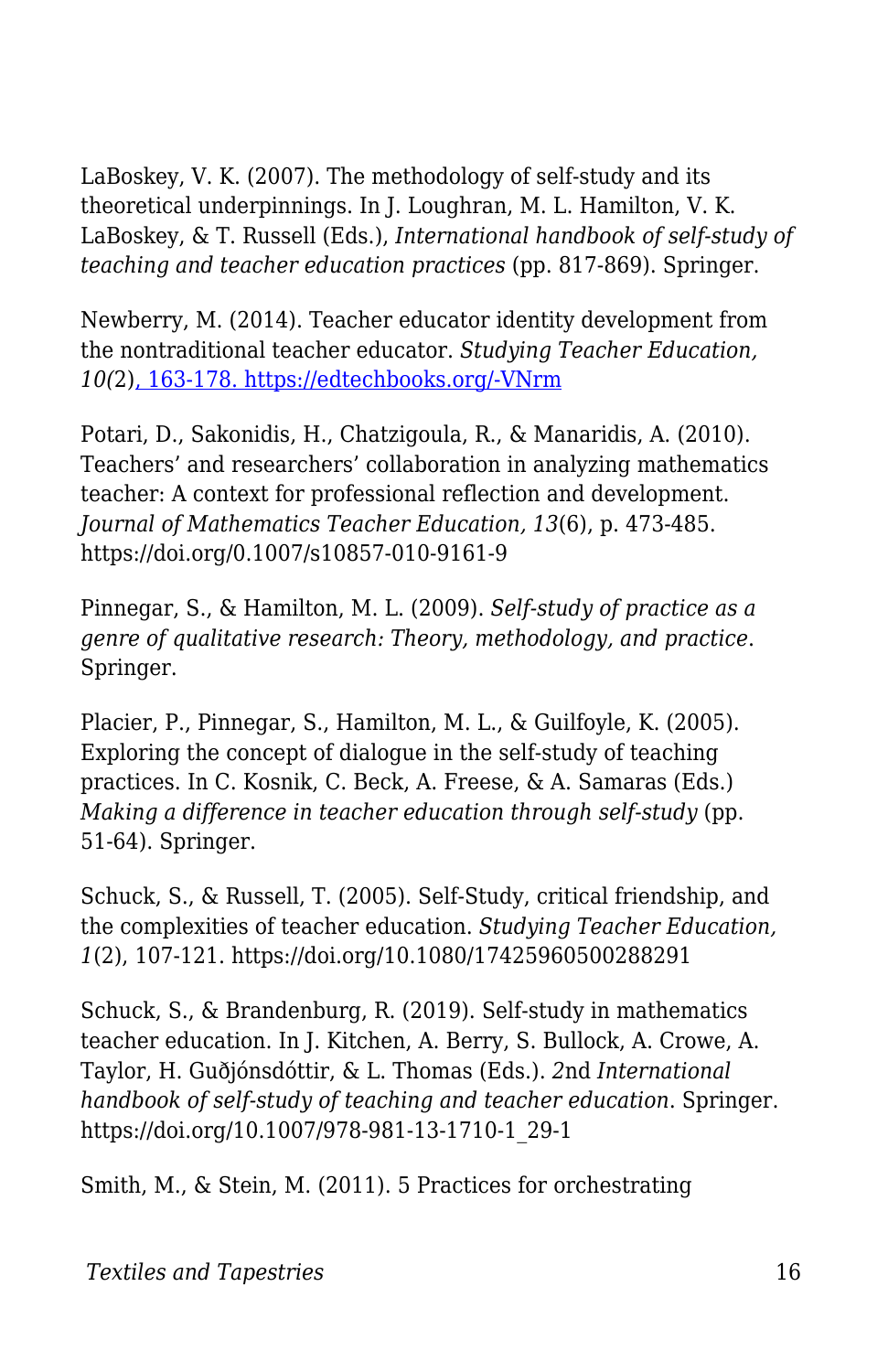productive mathematics discussions. National Council of Teachers of Mathematics.

Steffe, L., & D'Ambrosio, B. (1995). Toward a working model of constructivist teaching: A reaction to Simon. *Journal for Research in Mathematics Education, 26*, 146-159. https://doi.org/10.2307/749206

Stolle, P., Frambaugh-Kritzer, E., Freese, A., & Persson, A. (2019). Investigating critical friendship: Peeling back the layers. *Studying Teacher Education, 15*(1[\), 19-30. https://edtechbooks.org/-ZoB](https://doi.org/10.1080/17425964.2019.1580010)

Tenni, C., Smith, A., & Boucher, C. (2003). The researcher as autobiographer: Analysing data written about oneself. *The Qualitative Report, 8*(1), 1-12. Retrieved from [https://edtechbooks.org/-FApB](https://nsuworks.nova.edu/tqr/vol8/iss1/1ssss/QR/QR8-1/tenni.html)

Tzur, R. (2001). Becoming a mathematics teacher-educator: Conceptualizing the terrain through self-reflective analysis. *Journal of Mathematics Teacher Education*, *4*(4), 259-283. https://doi.org/10.1023/A:1013314009952

Vanassche, E., & Kelchtermans, G. (2015). The state of the art in selfstudy of teacher education practices: A systematic literature review. *Journal of Curriculum Studies*, *47*(4)[, 508-528.](https://doi.org/10.1080/00220272.2014.995712) [https://edtechbooks.org/-GzQv](https://doi.org/10.1080/00220272.2014.995712)

von Glasersfeld, E. (1995). *Radical constructivism: A way of knowing and learning.* Routledge Falmer.

Whitehead, J. (1989). Creating a living educational theory from questions of the kind, "How do I improve my practice?" *Cambridge Journal of Education, 19*[\(1\), 41–52. https://edtechbooks.org/-fAQT](https://doi.org/10.1080/0305764890190106)

Williams, J., Ritter, J., & Bullock, S. (2012). Understanding the complexity of becoming a teacher educator: Experience, belonging, and practice within a professional learning community. *Studying Teacher Education 8*(3)[, 245-260. https://edtechbooks.org/-qsax](https://doi.org/10.1080/17425964.2012.719130)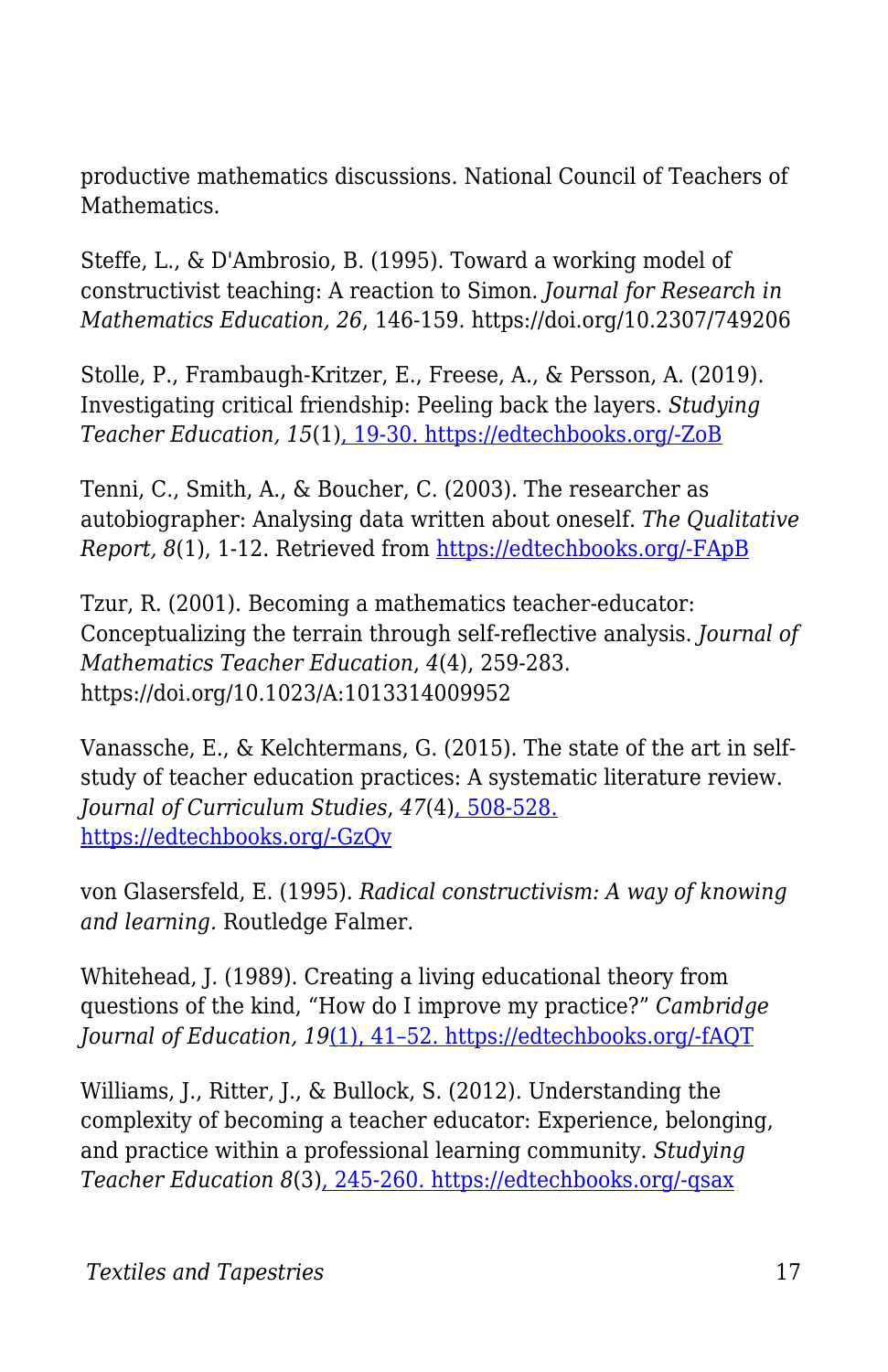Weissglass, J. (1990). Constructivist listening for empowerment and change. *The Educational Forum, 54*(4), 351-370. https://doi.org/10.1080/00131729009335561



Kastberg, S. E. & Grant, M. (2020). Characteristics of Critical Friendship that Transform Professional Identity. In C. Edge, A. Cameron-Standerford, & B. Bergh (Eds.), *Textiles and Tapestries*. EdTech Books. Retrieved from https://edtechbooks.org/textiles\_tapestries\_self\_study/cha pter\_17



**[CC BY-NC-ND International 4.0:](https://creativecommons.org/licenses/by-nc-nd/4.0/)** This work is released under a CC BY-NC-ND International 4.0 license, which means that you are free to do with it as you please as long as you (1) properly